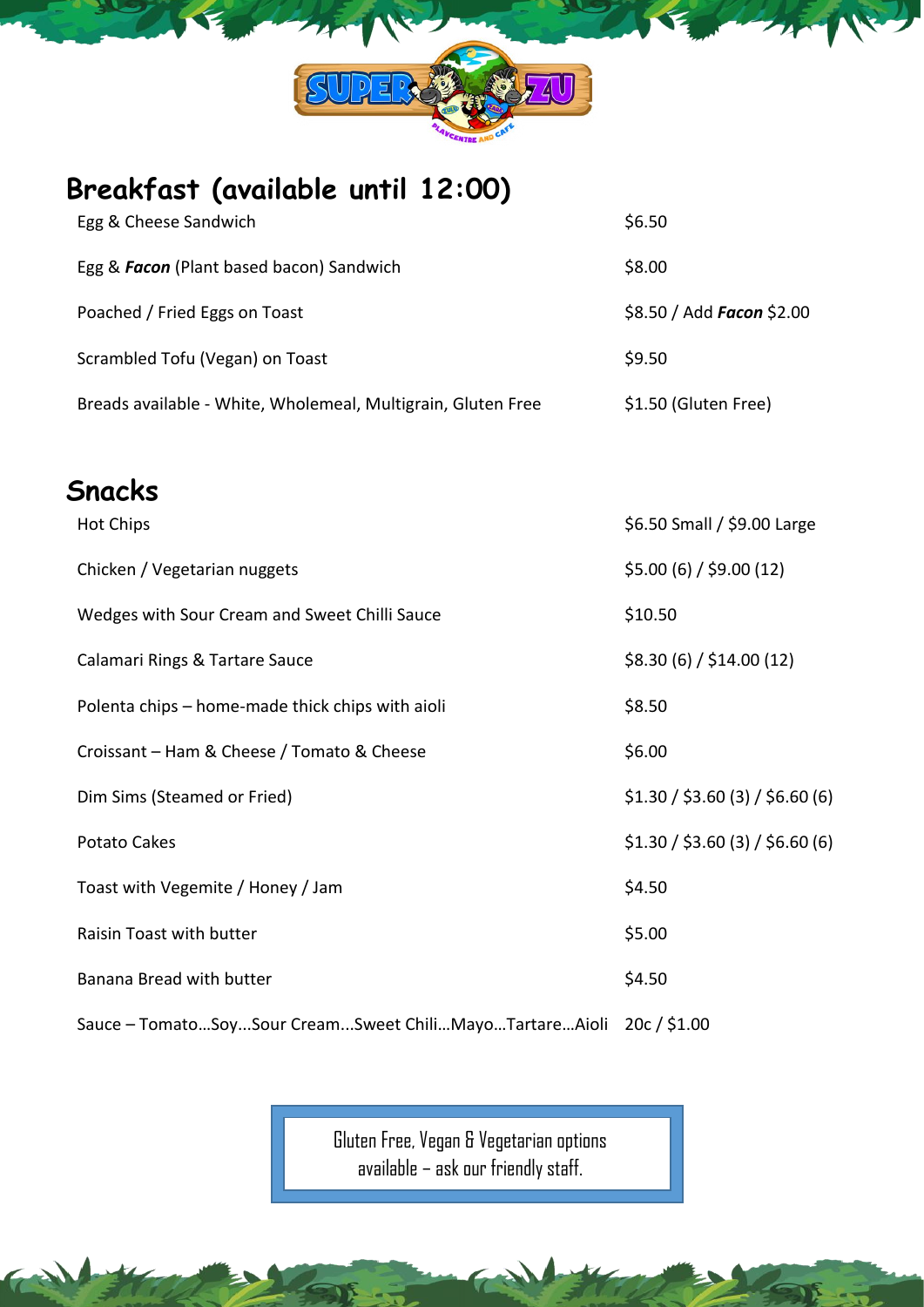

# **Light Meals**

| Trio of Dips with Turkish bread                                            | \$9.90 / Extra Bread \$2.00     |
|----------------------------------------------------------------------------|---------------------------------|
| Nachos – corn chips, bean salsa, lettuce, cheese, sour cream               | \$11.90                         |
| Hot Dog / Vegie Dog and sauce                                              | \$5.50 / \$9.00 (with Chips)    |
| Garden Salad                                                               | \$7.90                          |
| Soup of the Day served with Toast (Vegan)                                  | \$8.50                          |
| Arancini Balls with Napoli and Salad (Vegetarian available)                | \$6.90(1)/10.90(2)              |
| Caesar Salad – Cos Lettuce, bacon, egg, croutons, dressing.                | \$11.90 / Add Chicken \$3.00    |
| Focaccia                                                                   | \$7.90 (Veg) / \$9.90 (Chicken) |
| Mitchell & Joshua's "Super Luckies" (Pita, Tofu, Salad, Sweet Chili, Mayo) | \$8.90 (includes chips)         |
| Bruschetta - tomato, onion, basil, balsamic on toasted sourdough           | \$10.90                         |

## **Sandwiches (Toasted add 50c)**

| Vegemite / Honey / Jam         | \$3.95    |
|--------------------------------|-----------|
| Cheese / Vegan Cheese          | \$3.95    |
| Cheese / Vegan Cheese & Tomato | \$4.75    |
| Ham                            | \$4.95    |
| Ham & Cheese                   | \$5.50    |
| Ham, Cheese & Tomato           | \$5.95    |
| Salad                          | \$5.50    |
| <b>Gluten Free Bread</b>       | $+ $1.50$ |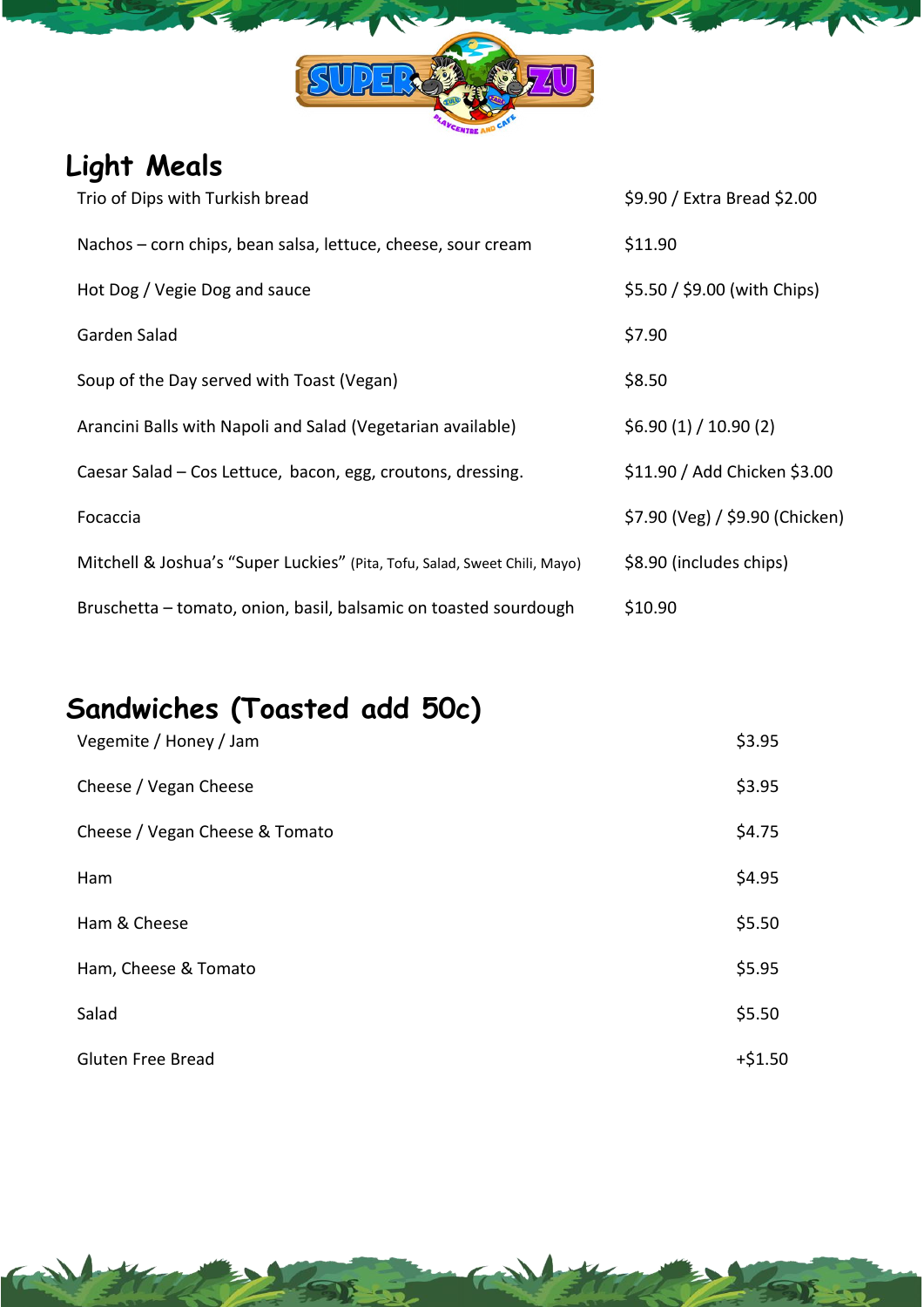

### **Meals**

| Kids Meal Deal - choose one (1) of below with Chips & Pop Top drink                                                                                                          | \$8.90           |  |
|------------------------------------------------------------------------------------------------------------------------------------------------------------------------------|------------------|--|
| 3 x Chicken Nuggets<br>$\bullet$<br>3 x Vegetarian Nuggets<br>3 x Fish Bites<br>$\bullet$<br>3 x Calamari Rings<br>3 x Cocktail Franks<br>3 x Mini Spring Rolls<br>$\bullet$ |                  |  |
| Kids Cheeseburger & Chips                                                                                                                                                    | \$7.90           |  |
| Beef or Chicken Burger - pattie, lettuce, beetroot, tomato, sauce & chips                                                                                                    | \$15.90          |  |
| Vegan Burger - vegan pattie, lettuce, beetroot, tomato, sauce & chips (GF avail)                                                                                             | \$14.90          |  |
| Beef Lasagne with Salad                                                                                                                                                      | \$15.90          |  |
| Vegetarian Lasagne with Salad (Vegan & GF)                                                                                                                                   | \$15.90          |  |
| Chicken Parma with Chips & Salad                                                                                                                                             | \$17.90          |  |
| Fish & chips - 3 x tempura battered flathead fillets, chips, coleslaw, tartare                                                                                               | \$17.90          |  |
| Pasta – Gnocchi or Spaghetti with Bolognese or Napoli (vegetarian)                                                                                                           | \$8.90 / \$11.90 |  |
| Zucchini & Corn Fritters w Tomato Relish & Salad (Vegan)                                                                                                                     | \$11.90          |  |
| Green Curry or Red Lentil Curry with Rice & Pita (Vegan)                                                                                                                     | \$12.90          |  |

## **Family Platters – Feed the whole tribe!**

| Chicken / Vegetarian Nuggets (30 pieces)                                       | \$21.00 |
|--------------------------------------------------------------------------------|---------|
| Wedges (Seasoned) $-3$ serves with Sweet Chili & Sour Cream                    | \$27.00 |
| Hot Chips - 3 x Large Chips with Tomato Sauce                                  | \$23.00 |
| Calamari - 30 x Panko Crumbed rings with Tartare Sauce                         | \$35.00 |
| Cocktail Mix – 15 x Mini Spring Rolls, 15 x Samosas, 15 x Dim Sims (Veg avail) | \$31.00 |
| Aussie Mix – 12 x Party Pies and 12 x Party Sausage Rolls                      | \$26.00 |
| Fairy Bread – 8 slices cut in quarters (32 pieces)                             | \$16.50 |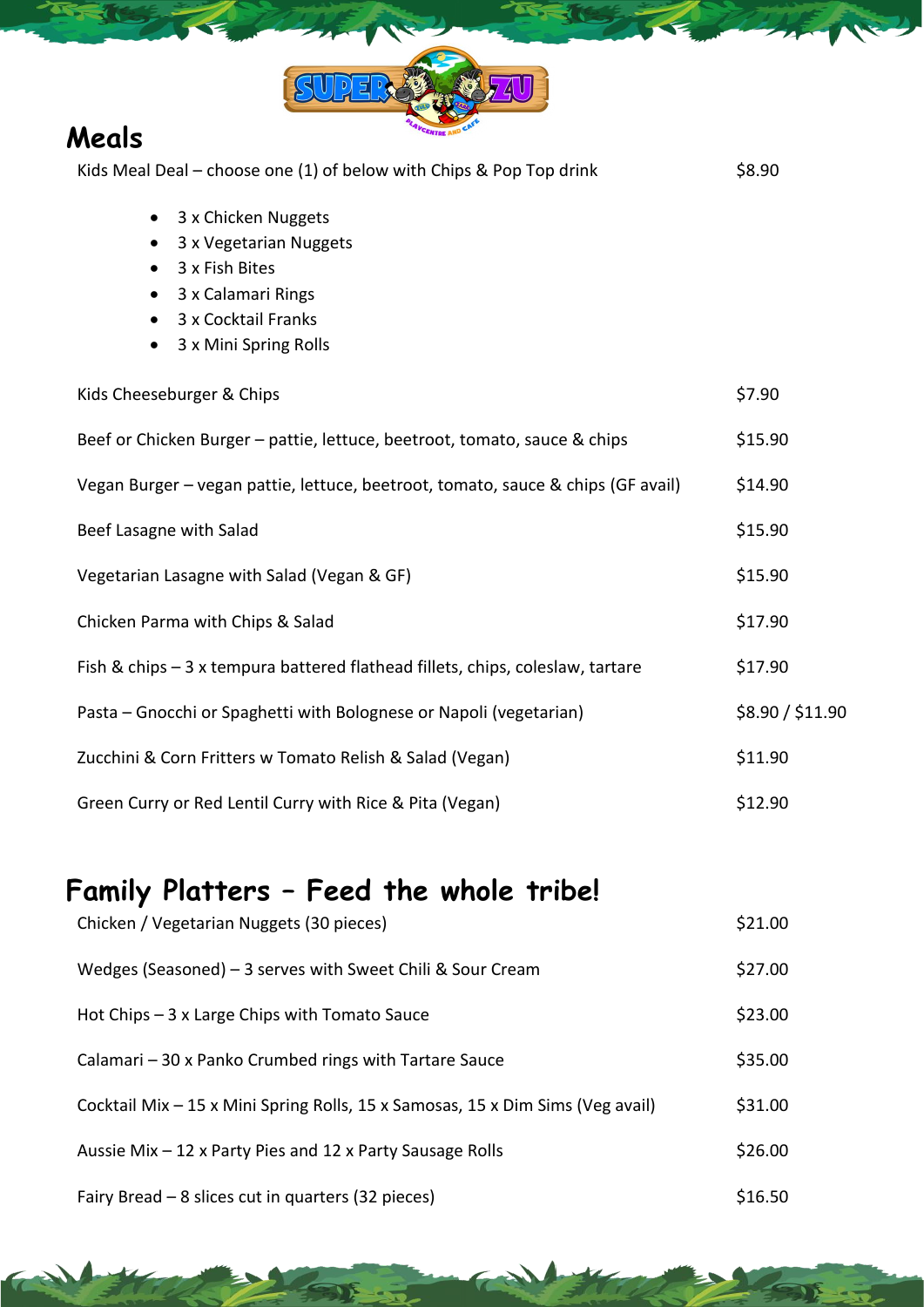

#### **Something Sweet**

| Fairy Bread - 2 slices cut in quarters (8 pieces)                                        | \$5.00                   |
|------------------------------------------------------------------------------------------|--------------------------|
| Frog in a Pond                                                                           | \$3.50                   |
| <b>Fruit Salad Cup</b>                                                                   | \$4.50                   |
| Muffin (various flavours - see display fridge at Café)                                   | \$5.00                   |
| Scones (2) with Jam & Cream (Vegan and GF Available)                                     | \$6.50                   |
| Raw Dessert (Vegan & GF) - Mars, Snickers, Salted Caramel, Raspberry & White Choc \$5.00 |                          |
| Chocolate Cupcake - Vegan & GF (Large / Small / Mini)                                    | \$4.50 / \$2.75 / \$2.00 |
| Cookies - Monkey Face, Dottie, Yo-Yo, Savoiardi (House Made)                             | \$3.00                   |
| Lolly Bag                                                                                | \$2.00                   |
| Fruit (seasonal)                                                                         | \$1.50                   |

#### Ice Creams, Icy Poles, Cakes, Muffins, Slices & Scones (Vegan & GF available) – please see our display at the Café